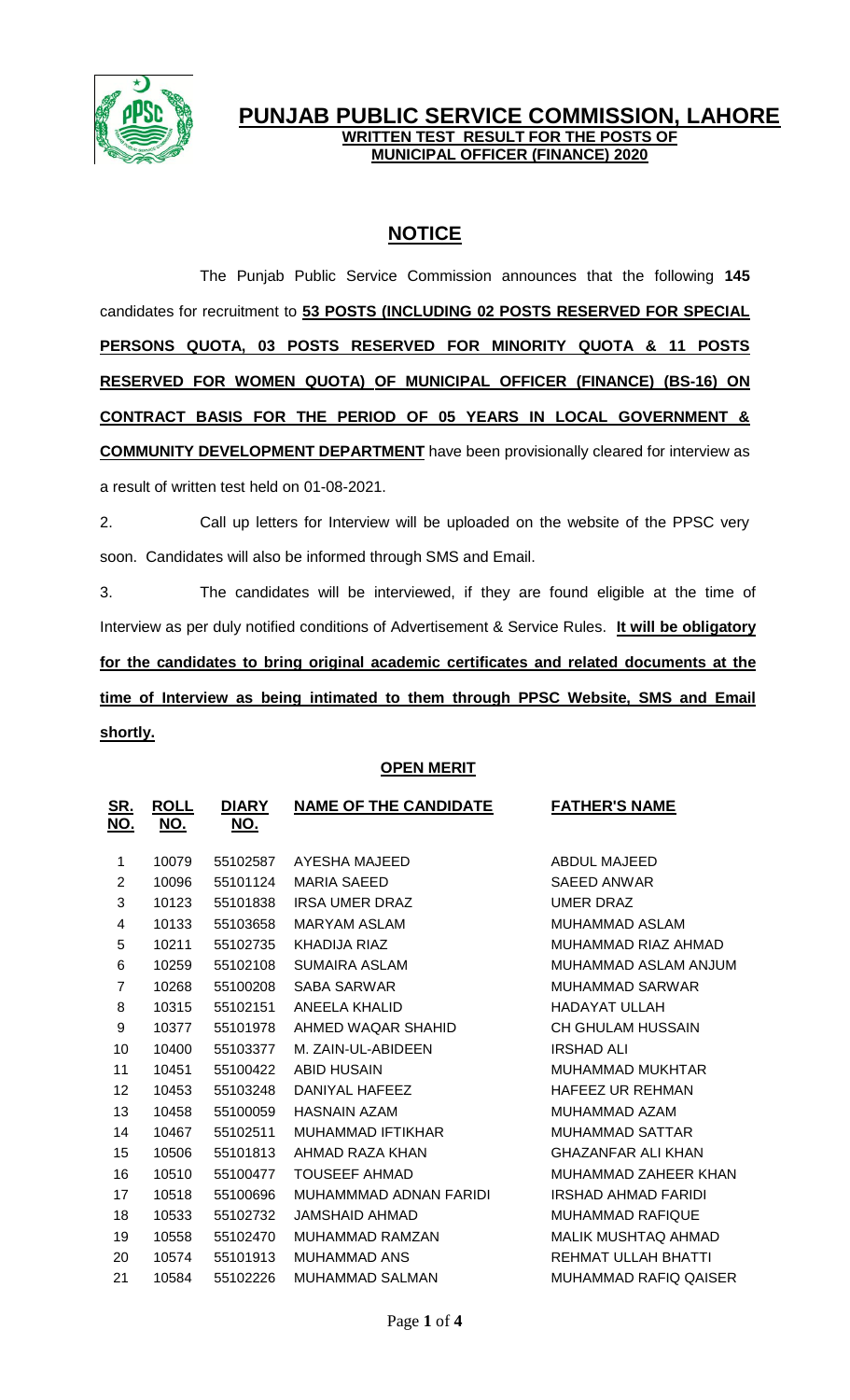| 22 | 10636 | 55101785 | <b>SALMAN ASLAM</b>          |
|----|-------|----------|------------------------------|
| 23 | 10747 | 55102557 | MUHAMMAD AFSAR               |
| 24 | 10792 | 55102396 | MUHAMMAD ISHAQ               |
| 25 | 10795 |          | 55101353 KALEEM ARIF         |
| 26 | 10848 | 55101260 | <b>ASHJAR HUSSAIN</b>        |
| 27 | 10889 | 55101669 | <b>WAQAR HAIDER</b>          |
| 28 | 10903 | 55103590 | MUSTAFA ALI                  |
| 29 | 10927 | 55100996 | <b>SOHAIL NAWAZ</b>          |
| 30 | 10931 | 55102031 | <b>MUHAMMAD NASIR BASHIR</b> |
| 31 | 10938 | 55103021 | ARSLAN IJAZ                  |
| 32 | 10953 | 55103352 | <b>SHOAIB</b>                |
| 33 | 10962 | 55100306 | MUHAMMAD ABDULLAH            |
| 34 | 10976 | 55101659 | <b>MUHAMMAD ADIL SHER</b>    |
| 35 | 10979 | 55103304 | <b>IBRAR ABDULLAH</b>        |
|    | 11007 | 55102065 |                              |
| 36 |       |          | MUHAMMAD IHTESHAM UL HAQ     |
| 37 | 11015 | 55102812 | MUHAMMAD TAYYAB              |
| 38 | 11038 | 55101643 | FAIZAN MUSTAFA               |
| 39 | 11040 | 55101697 | SAQIB NAWAZ                  |
| 40 | 11051 | 55100248 | <b>AAMIR SOHAIL</b>          |
| 41 | 11074 |          | 55100852 IQBAL SHAHAB        |
| 42 | 11077 | 55102953 | <b>AAMIR SHABBIR</b>         |
| 43 | 11106 | 55100699 | ALI RAZA                     |
| 44 | 11125 | 55101988 | MUHAMMAD IRFAN MAJEED        |
| 45 | 11162 | 55100817 | ABDUL ALEEM KHAN             |
| 46 | 11164 | 55101470 | RAHAT ZAMAN                  |
| 47 | 11185 | 55102950 | <b>RIZWAN NAZAR</b>          |
| 48 | 11237 | 55103274 | <b>FASIH AHMED</b>           |
| 49 | 11255 | 55103302 | SADIQ ADNAN                  |
| 50 | 11257 | 55101393 | MUHAMMAD TOUQEER SARWAR      |
| 51 | 11319 | 55100459 | FAHAD ASIF                   |
| 52 | 11347 | 55101065 | ANEES HASSAN RAZA            |
| 53 | 11348 | 55103283 | ASIM AKRAM                   |
| 54 | 11358 | 55101322 | MUHAMMAD IMRAN ISLAM UL DIN  |
| 55 | 11365 | 55103396 | <b>MUHAMMAD USMAN</b>        |
| 56 | 11387 | 55100770 | HAFIZ MUHAMMAD NAEEM ULLAH   |
| 57 | 11389 | 55101729 | <b>TAHSEEN AHMED</b>         |
| 58 | 11393 | 55100807 | SHERAZ AKHTAR                |
| 59 | 11438 | 55103353 | <b>BILAL MUSTAFA</b>         |
| 60 | 11463 | 55100203 | <b>JAVED IQBAL</b>           |
| 61 | 11495 | 55101463 | <b>IMAM QAISER</b>           |
| 62 | 11520 | 55103491 | MUHAMMAD AFSHAN SHEHZAD      |
| 63 | 11528 | 55100219 | ASIF ALI                     |
| 64 | 11554 | 55100940 | <b>MOHSIN JAVED</b>          |
| 65 | 11566 | 55103575 | HAFIZ RANA MUHAMMAD TAYYAB   |
| 66 | 11576 | 55100453 | SARDAR ALI                   |
| 67 | 11595 | 55100876 | SOBAAN AKBAR                 |
| 68 | 11620 | 55100040 | <b>MANSOOR ELAHI</b>         |
| 69 | 11639 | 55100780 | ASAD NADEEM                  |
| 70 | 11641 | 55103373 | <b>JABRAN AZEEM</b>          |
| 71 | 11667 | 55102200 | SYED AUN RAZA ZAIDI          |
| 72 | 11674 | 55102934 | SADAM HUSSAIN                |
| 73 | 11692 | 55100728 | MUHAMMAD ARSLAN ZAIB         |
| 74 | 11693 | 55102198 | AZHAR IQBAL                  |
| 75 | 11709 | 55100215 | <b>MUHAMMAD RAFIQ</b>        |
| 76 | 11716 | 55101608 | MUHAMMAD AHSAN ULLAH         |
| 77 | 11718 | 55103569 | MUHAMMAD SHAKEEL             |
| 78 | 11747 | 55102232 | ASAD ALI                     |
| 79 | 11778 | 55100939 | <b>USMAN HASSAN</b>          |
| 80 | 11803 | 55100916 | <b>JAWAD AHMAD</b>           |

MUHAMMAD ASLAM ATTA MUHAMMAD MUHAMMAD IQBAL MUHAMMAD ARIF ABDUL MAJEED **SYED NAZAR ABBAS** MUHAMMAD AMIR SHAHID BHATTI MUHAMMAD NAWAZ BAHSIR AHMED IJAZ AHMAD ASGHAR MUHAMMAD MUSTAFA MUHAMMAD MUNAWAR MALIK NOOR SHER ZULQARNAIN FAIZ RASOOL MUHAMMAD AHSAN UL HAQ MUHAMMAD ZAHEER **GHULAM MUSTAFA** SHAH NAWAZ MUHAMMAD ISMAIL SHAHAB UD DIN **GHULAM SHABBIR** MUHAMMAD AKBAR ABDUL MAJEED SAIF UD DIN **ABID HUSSAIN NAZAR HUSSAIN** MASOOD AHMED **GUL MUHAMMAD** MUHAMMAD SARWAR MUHAMMAD ASIF **GHULAM RAZA** MUHAMMAD AKRAM **ISLAM UL DIN** ABDUL SATTAR HAFIZ MUHAMMAD NAWAZ MUHAMMAD AKRAM MUHAMMAD AKHTAR **GHULAM MUSTAFA ZULIFQAR ALI** QAISER RAMZAN MUHAMMAD RAFIQ MUHAMMAD NAZEER MUHAMMAD JAVED RANA MUHAMMAD AKHTAR **ALLAH DITTA** AKBAR ALI **MAHBOOB ELAHI** MUHAMMAD NADEEM QURESHI MUHAMMAD AZEEM BUTT **SYED MANSOOR RAZA ZAIDI** AMEER ALI MUHAMMAD YASIN MUHAMMAD YOUSAF MUHAMMAD RAMZAN MUHAMMAD RAFI MUHAMMAD NAEEM MUHAMMED AMIN MUKHTAR AHMED SHAFEEQ AHMAD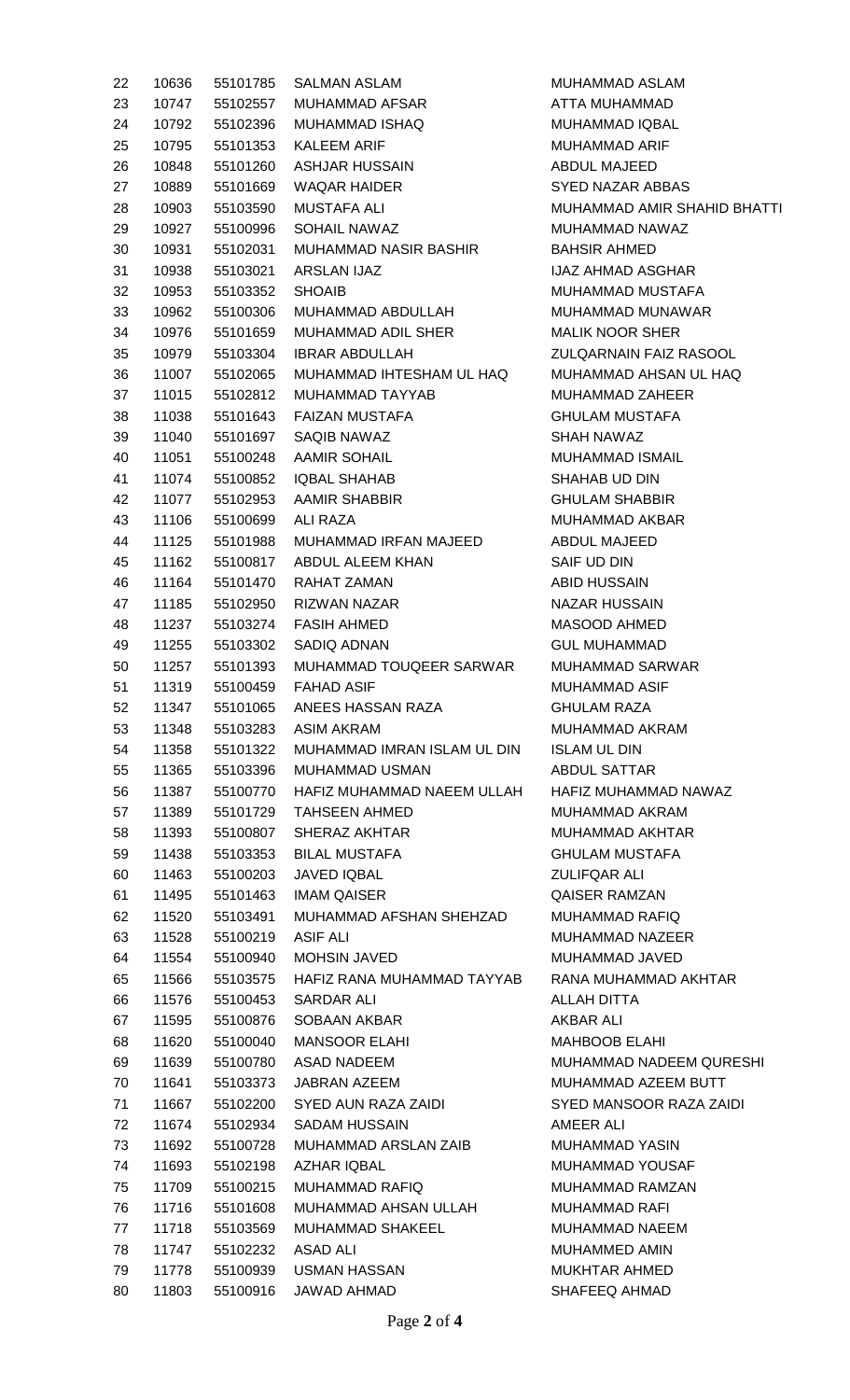| 81  | 11846 | 55101655 | <b>MUHAMMAD HARIS</b>             | <b>IFTIKHA</b>    |
|-----|-------|----------|-----------------------------------|-------------------|
| 82  | 11872 | 55101889 | ADIL WASEEM *NON-MUSLIM*          | <b>WASEE</b>      |
| 83  | 11876 | 55101954 | <b>MUHAMMAD ASIM RIAZ</b>         | <b>MUHAM</b>      |
| 84  | 11887 | 55100290 | <b>NAEEM MANZOOR</b>              | <b>MUHAM</b>      |
| 85  | 20019 | 55100832 | <b>IRAJ KHALID</b>                | <b>KHALID</b>     |
| 86  | 20050 | 55100334 | <b>HAFSA AKRAM</b>                | <b>MUHAM</b>      |
| 87  | 20060 | 55102496 | <b>SEHAR SALEEM</b>               | <b>MUHAM</b>      |
| 88  | 20151 | 55102401 | HUMAYUN MUGHAL                    | <b>BINYAM</b>     |
| 89  | 20154 | 55100891 | MUHAMMAD IDREES QAMAR             | <b>MUHAM</b>      |
| 90  | 20205 | 55100646 | <b>BRUHAN HAMID</b>               | <b>ABDUL</b>      |
| 91  | 20206 | 55103470 | SHAHZEB ALI                       | <b>ARSHAD</b>     |
| 92  | 20214 | 55103515 | <b>MUNAM GHAFFAR</b>              | <b>ABDUL</b>      |
| 93  | 20238 | 55100224 | SYED MUHAMMAD HAMZA ABID WASTI    | <b>SYED A</b>     |
| 94  | 20245 | 55100361 | <b>FAHAD AMJAD</b>                | <b>AMJAD</b>      |
| 95  | 20250 | 55101169 | RAJA AMAN HAYAT                   | RAJA M            |
| 96  | 20255 | 55101527 | MUHAMMAD KAMAL ASGHER             | <b>ASGHAR</b>     |
| 97  | 20268 | 55100288 | MUHAMMAD UMAIR RAZA               | <b>MUHAM</b>      |
| 98  | 20310 | 55101679 | MUHAMMAD ZEESHAN                  | <b>ABDUL</b>      |
| 99  | 20315 | 55103539 | <b>MUHAMMAD KAMRAN</b>            | <b>ABDUL</b>      |
| 100 | 30058 | 55102437 | <b>IQRA FRAZ</b>                  | <b>ABDUL</b>      |
| 101 | 30089 | 55100269 | <b>NILOFER</b>                    | <b>RASHEE</b>     |
| 102 | 30094 | 55100835 | <b>SALIHA JABEEN</b>              | <b>ABDUL</b>      |
| 103 | 30152 | 55101262 | <b>ZIL E HUMA</b>                 | <b>MUHAM</b>      |
| 104 | 30197 | 55102416 | <b>MEHBOOB ALAM</b>               | <b>ABDUL</b>      |
| 105 | 30208 | 55101759 | MUHAMMAD RAZI ABBAS SAMMAR JAFARI | <b>NAZAR</b>      |
| 106 | 30241 | 55100028 | <b>HAMZA SAEED</b>                | <b>ATHER</b>      |
| 107 | 30280 | 55102593 | <b>UMAIR HASSAN</b>               | <b>MUHAM</b>      |
| 108 | 30307 | 55102793 | <b>MUHAMMAD SALAR ARIF</b>        | <b>MALIK N</b>    |
| 109 | 30311 | 55100656 | <b>NAVEED AHMAD</b>               | <b>MUHAM</b>      |
| 110 | 30326 | 55100448 | MUHAMMAD ABDULLAH                 | <b>MUHAM</b>      |
| 111 | 30363 | 55102365 | MUHAMMAD IMRAN                    | <b>DIN MUI</b>    |
| 112 | 30374 | 55100859 | MUHAMMAD MUJAHID                  | <b>QAZI AE</b>    |
| 113 | 30381 | 55103528 | MUHAMMAD USMAN TANVEER            | <b>IQBAL T</b>    |
| 114 | 30400 | 55100843 | <b>MUHAMMAD ASIF</b>              | <b>MUHAM</b>      |
| 115 | 30416 | 55101043 | <b>HAMMAD UL HASSAN</b>           | <b>TARIQ H</b>    |
| 116 | 30433 | 55101844 | SYED QASIM ALI SHAH               | SYED A            |
| 117 | 30465 | 55100026 | ABDULLAH TALAL                    | <b>AKHTAF</b>     |
|     |       |          |                                   |                   |
| 118 | 30518 | 55100096 | HUSSAIN AHMAD MADNI               | <b>KHAWA</b>      |
| 119 | 30525 | 55100352 | <b>MUHAMMAD WASEEM</b>            | <b>MUHAM</b>      |
| 120 | 30528 | 55100951 | <b>AZHAR HUSSAIN</b>              | <b>MUHAM</b>      |
| 121 | 30556 | 55100617 | SYED ALI RAZA BUKHARI             | SYED <sub>M</sub> |
| 122 | 30587 | 55101099 | <b>MUHAMMAD YUSUF</b>             | <b>GHULAM</b>     |
| 123 | 30644 | 55103382 | MUHAMMAD ASHRAF                   | <b>MUHAM</b>      |
| 124 | 30727 | 55101174 | MUHAMMAD IJAZ                     | <b>ZAHOOI</b>     |
| 125 | 30742 | 55102931 | MUHAMMAD HUSSNAIN                 | <b>RAB NA</b>     |
| 126 | 30806 | 55102877 | <b>USMAN ABDULLAH</b>             | <b>MUHAM</b>      |
| 127 | 30819 | 55100481 | <b>SAEED IQBAL</b>                | <b>TAJ DIN</b>    |
| 128 | 30937 | 55101047 | <b>MUHAMMAD SAJID</b>             | <b>MUHAM</b>      |
| 129 | 30951 | 55101833 | ANSAR ABBAS                       | <b>BASHIR</b>     |
| 130 | 30969 | 55102199 | MUHAMMAD ZESHAN SHAHZAD           | <b>MUHAM</b>      |
| 131 | 30973 | 55103312 | MUHAMMAD USMAN SHARIF             | <b>MUHAM</b>      |
| 132 | 40037 | 55100430 | NIDA RIAZ                         | <b>MUHAM</b>      |
| 133 | 40114 | 55103421 | MUHAMMAD KAMAL MEHMOOD            | <b>MUHAM</b>      |
| 134 | 40153 | 55101319 | ADNAN SHAHZAD ARSHAD              | CH MUH            |
| 135 | 40163 | 55100408 | MUHAMMAD UZAIR HAYYAT             | <b>QUMAR</b>      |
| 136 | 40166 | 55101422 | <b>MUDASSAR BASHIR</b>            | <b>BASHIR</b>     |
| 137 | 40212 | 55102318 | <b>AMER FARID</b>                 | <b>GHULAM</b>     |
| 138 | 40215 | 55101742 | <b>ATIQUE HUSSAIN</b>             | <b>GHULAM</b>     |
| 139 | 40260 | 55103525 | <b>AHMED OWAIS</b>                | <b>MUHAN</b>      |

**IFTIKHAR ALI WASEEM BAGH GILL** MUHAMMAD RIAZ MUHAMMAD MANZOOR KHALID PERVEZ MUHAMMAD AKRAM WARSI MUHAMMAD SALEEM BINYAMIN AKHTAR MUGHAL MUHAMMAD KHURSHID ABDUL HAMEED BUTT ARSHAD JAVED ABDUL GHAFFAR AAJAL SYED ABDUL MAJID WASTI AMJAD MEHMOOD RAJA MEHMOOD HAYAT ASGHAR ALI KAHLOON MUHAMMAD YASIN **ABDUL LATIF** ABDUL WAHID ABDUL QADIR FARAZ RASHEED AHMAD ABDUL SAMMAD MUHAMMAD HUMAYUN KHAN ABDUL GHAFOOR RI NAZAR HUSSAIN JAFARI **ATHER SAEED QURESHI** MUHAMMAD AKBAR MALIK MUHAMMAD ARIF MUHAMMAD AMIN MUHAMMAD IBRAHIM DIN MUHAMMAD QAZI ABDUL SATTAR IQBAL TANVEER MUHAMMAD SADDIQUE TARIQ HUSSAIN CHAUDHRY SYED ABDUL AZIZ SHAH AKHTAR HUSSAIN KHAN KHAWAJA FAIZ RASOOL MUHAMMAD AMIN MUHAMMAD BAKHSH SYED MUHAMMAD HUSSAIN **GHULAM KHAN** MUHAMMAD ASLAM ZAHOOR AHMAD RAB NAWAZ MUHAMMAD ABDULLAH MUHAMMAD ASLAM BASHIR AHMAD MUHAMMAD HANEEF MUHAMMAD SHARIF AKHTER MUHAMMAD RIAZ MUHAMMAD ASLAM CH MUHAMMAD ARSHAD KHIYAL QUMAR UL ZAMAN BASHIR AHMED **GHULAM FARID GHULAM HUSSAIN** MUHAMMAD ILYAS BHATTI